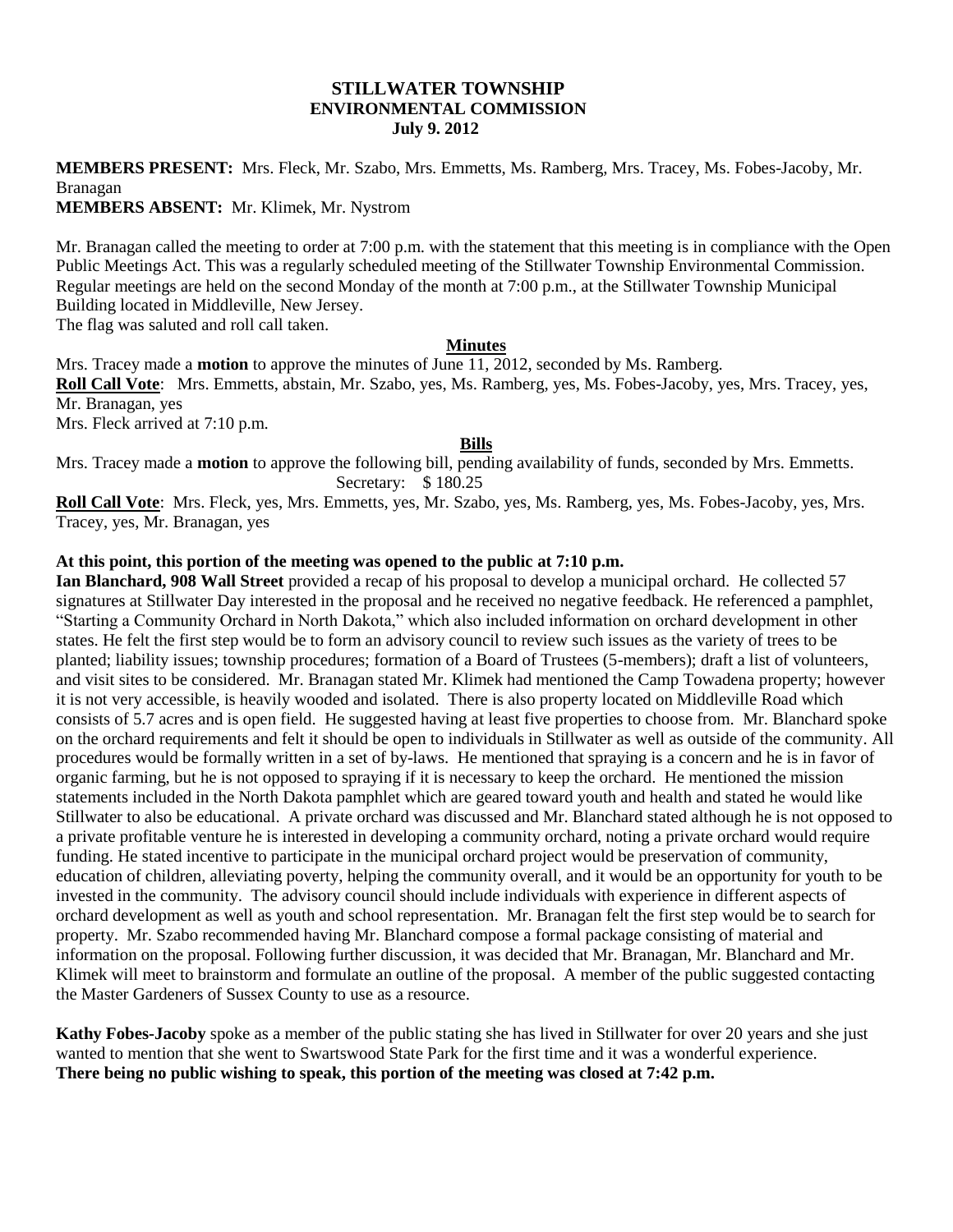## **Correspondence:**

-Budget Report through 6/11/12

-PSE&G – Resubmission of the Flood Hazard Individual Permit Application. Ms Chammings noted there is a 30 day comment period from the date of the DEP bulletin and anyone can present comment, not just noticed parties. -Email from Mr. Szabo dated 6/28/12, re: Conservative New Jersey

## **Old Business**

## **Trails/Open Space Map/Brochure:** No report. This item will be added to the next agenda.

### **No Littering Signs:**

Mr. Branagan reported that he had visited several entrances to Stillwater and all signs need replacing. Some are missing and others are faded, and the ordinance numbers have also changed. Mr. Branagan will determine the number of entrances and number of signs required. Ms. Fobes-Jacoby offered to assist.

### **No Idling Signs:**

Mr. Branagan reported he will be meeting with the art teacher at Stillwater School to discuss the poster contest which will be held during the  $5<sup>th</sup>$  and  $6<sup>th</sup>$  grade summer school program. Prize options were briefly discussed.

**Tree Cutting Ordinance**: Mr. Branagan would contact the Zoning Officer to discuss specific wording of the ordinance amendment to help with enforcement issues and report at the next meeting.

### **Sustainable Jersey Update**:

Ms. Fobes-Jacoby reported that she conducted a survey at Stillwater Day with the following results (to be emailed to EC members for future grant option consideration):

First Section of Priority Actions

Sustainable Land Use Pledge 13 Municipal Carbon Footprint 10

Natural Resource Inventory 8

Second Section of 16 Categories (pick as many as interest you)

| Food                       | 29 |
|----------------------------|----|
| <b>Energy Efficiency</b>   | 23 |
| <b>Health and Wellness</b> | 23 |
| <b>Natural Resources</b>   | 23 |
| Waste Management           | 23 |

Ms. Fobes-Jacoby attended the last Board of Education meeting at Stillwater School regarding the purchase of a composter. The Board expressed interest but would like to research the matter further. Ms. Fobes-Jacoby offered to set up a demonstration. Mr. Branagan suggested visiting a school that currently utilizes a composter.

**PSE&G Grant**: Ms. Fobes-Jacoby stated numerous municipalities are applying for the composter and it would not be a good choice to pursue this year. The deadline for the grant application is 7/15/12. Following further discussion, the EC determined the deadline would not be met as the Township Committee would need to be advised of the application. Mrs. Fleck expressed concern with the motives of companies such as Wal-Mart and PSE&G for providing grant funding to rural areas.

# **Veteran's Memorial Park (VMP) – Playground:**

Ms. Fobes-Jacoby attended a Recreation Commission meeting on the proposed playground at VMP and the possibility of including it in the Sustainable Jersey process. The cost of the playground is as follows: Recyclable material: \$180,000 Regular material: \$80,000-\$100,000